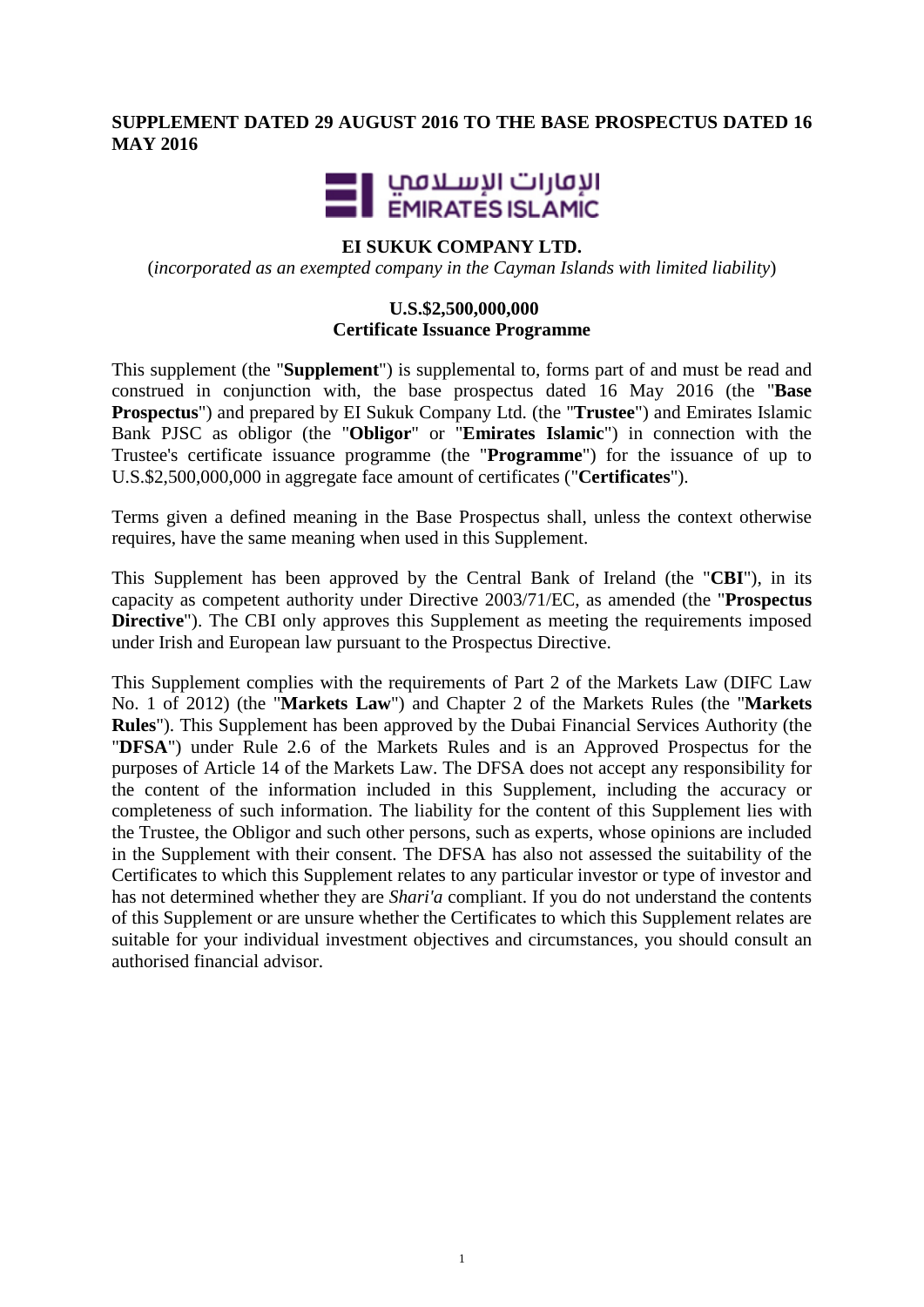### **IMPORTANT NOTICES**

Each of the Trustee and Emirates Islamic accepts responsibility for the information contained in this Supplement and declares that, having taken all reasonable care to ensure that such is the case, the information contained in this Supplement is, to the best of its knowledge, in accordance with the facts and contains no omission likely to affect its import.

No responsibility or liability is accepted by any of the Arrangers, Dealers, Agents or Delegate as to the accuracy or completeness of the information contained in this Supplement. Accordingly, no representation, warranty, or undertaking, express or implied, is made by them in relation hereto.

To the extent that there is any inconsistency between: (a) any statement in this Supplement or any statement incorporated by reference into the Base Prospectus by this Supplement; and (b) any other statement in, or incorporated by reference into, the Base Prospectus, the statements in (a) above will prevail.

Save as disclosed in this Supplement, no significant new fact, material mistake or inaccuracy relating to the information included in the Base Prospectus which is capable of affecting the assessment of the Certificates issued under the Programme has arisen or been noted, as the case may be, since publication of the Base Prospectus.

This Supplement does not constitute an offer of, or an invitation by or on behalf of the Trustee, Emirates Islamic, the Agents, the Delegate or the Dealers to subscribe for, or purchase, any Certificates.

Neither this Supplement nor any other information supplied in connection with the Programme or any Certificates is: (i) intended to provide the basis of any credit or other evaluation; or (ii) should be considered as a recommendation by the Trustee, Emirates Islamic, the Agents, the Delegate or the Dealers that any recipient of this Supplement should purchase any Certificates.

Copies of this Supplement, the Base Prospectus and the documents incorporated by reference: (i) will be available in electronic form on the websites of the Irish Stock Exchange (www.ise.ie) and Nasdaq Dubai (www.nasdaqdubai.com); and (ii) can be obtained on written request and without charge from the registered office of Emirates Islamic and from the specified offices of the Paying Agents as described in the Base Prospectus.